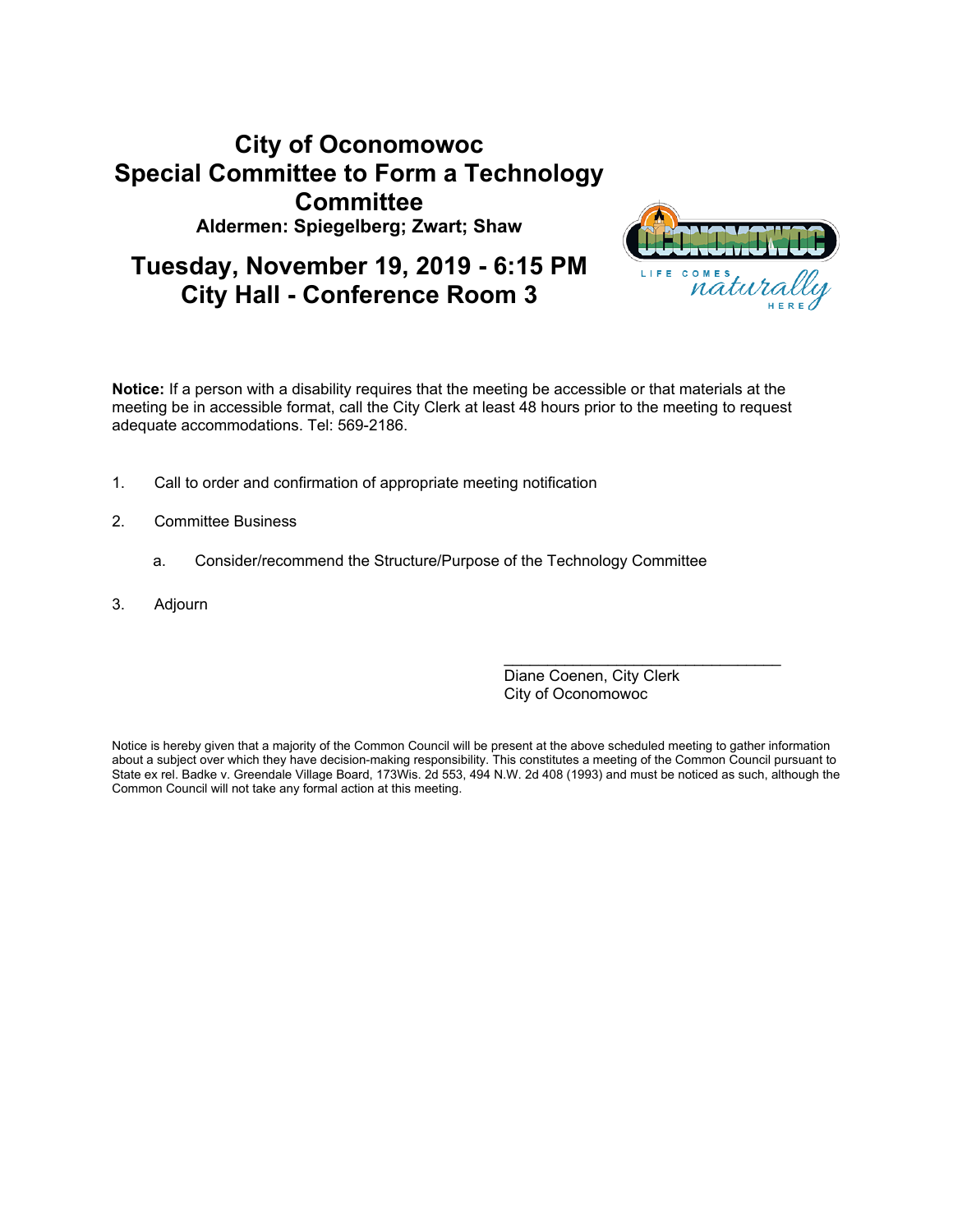

# MEMORANDUM

## ADMINISTRATION

- Date: November 14, 2019
- To: Mayor Nold, Special Committee to Form Technology Committee
- From: Sarah Kitsembel, City Administrator
- Re: Technology Committee Creation

#### RELATES TO THE STRATEGIC PLAN

V. C. Improve Our Technology; 4. Create Technology Committee

#### BACKGROUND

As part of the Strategic Plan update that the Council adopted in July of this year, an item was included to consider the creation of a Technology Committee. On October 15, 2019 the Committee of the Whole discussed the creation of a Technology Committee and the possible structures and purpose of such a committee. The consensus of the Committee of the Whole was to have the Mayor appoint a Special Committee to discuss this further and make a recommendation to the Council.

This discussion is meant to be an introduction of the topic to discuss and provide direction on the technology committee's structure and purpose.

#### City's Committee Structures

The City currently has two forms of committees that are actively used in the City – Boards/Commissions & Standing Committees of the Council. Many of the Boards/Commissions defined in our municipal code were derived from statute and hold duties and powers beyond an advisory role to the Council. The membership of each includes a mixture of appointed elected officials and/or citizen members. Examples of current Oconomowoc Boards/Commissions include the Library Board, Plan Commission, Police & Fire Commission, Parks & Recreation Board, Board of Review, Board of Zoning Appeals and Bureau of Economic Development & Tourism Commission.

The City has 5 standing committees of the Council defined in section 2.07 of the Municipal Code. The current committees include Finance, Public Services, Protection & Welfare, Personnel and Utility. The purpose of the Council Standing Committees is typically an advisory role to review matters and make recommendations to the Council. The current standing committees of the Council have membership defined in Section 2.07 the City Code to consist of 3 aldermen appointed by the Mayor.

The municipal code also provides that the Mayor may appoint special committees as they deem necessary.

If the Council is seeking an advisory committee to make recommendations a new standing committee could be created or the scope of one of the existing committees could be expanded.